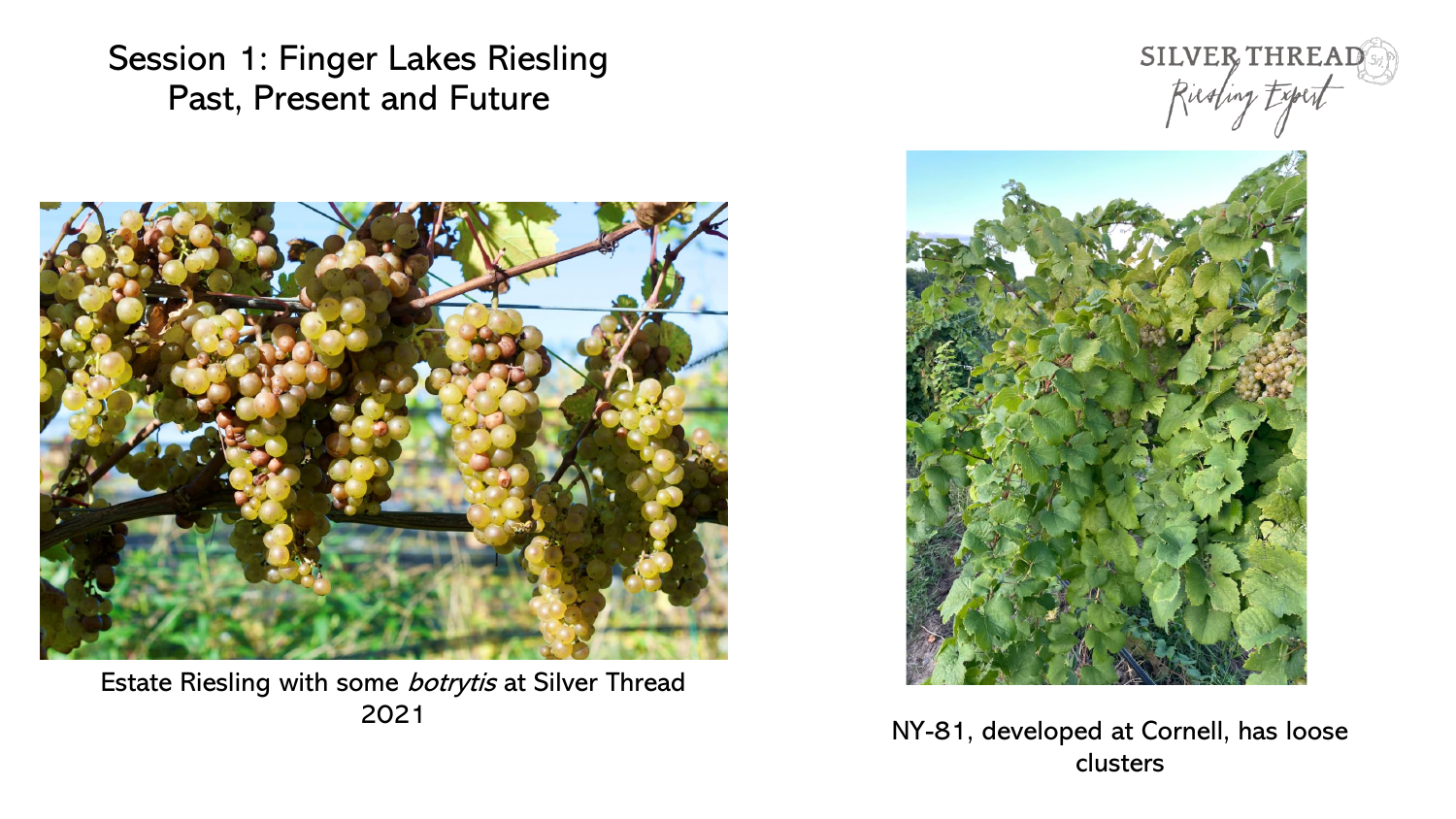

*Charles Fournier (left) and Dr. Konstantin Frank*







## History of Riesling in the Finger Lakes

- 1902 first Cornell planting
- 1950's Seneca Lake nearly froze; plantings died
- 1958 first planting by Dr. Frank at Keuka Lake
- 1973 first planting in Caywood by Charles Fournier for Gold Seal
- Early styles were usually semi-sweet or sweet due to cold seasons, high acidity; "Johannisberg" designation was used
- Hermann J. Wiemer, Silver Thread and others introduce "Dry" Riesling in late 1980s, early 1990s
- "Bone-dry" style: 2010s-present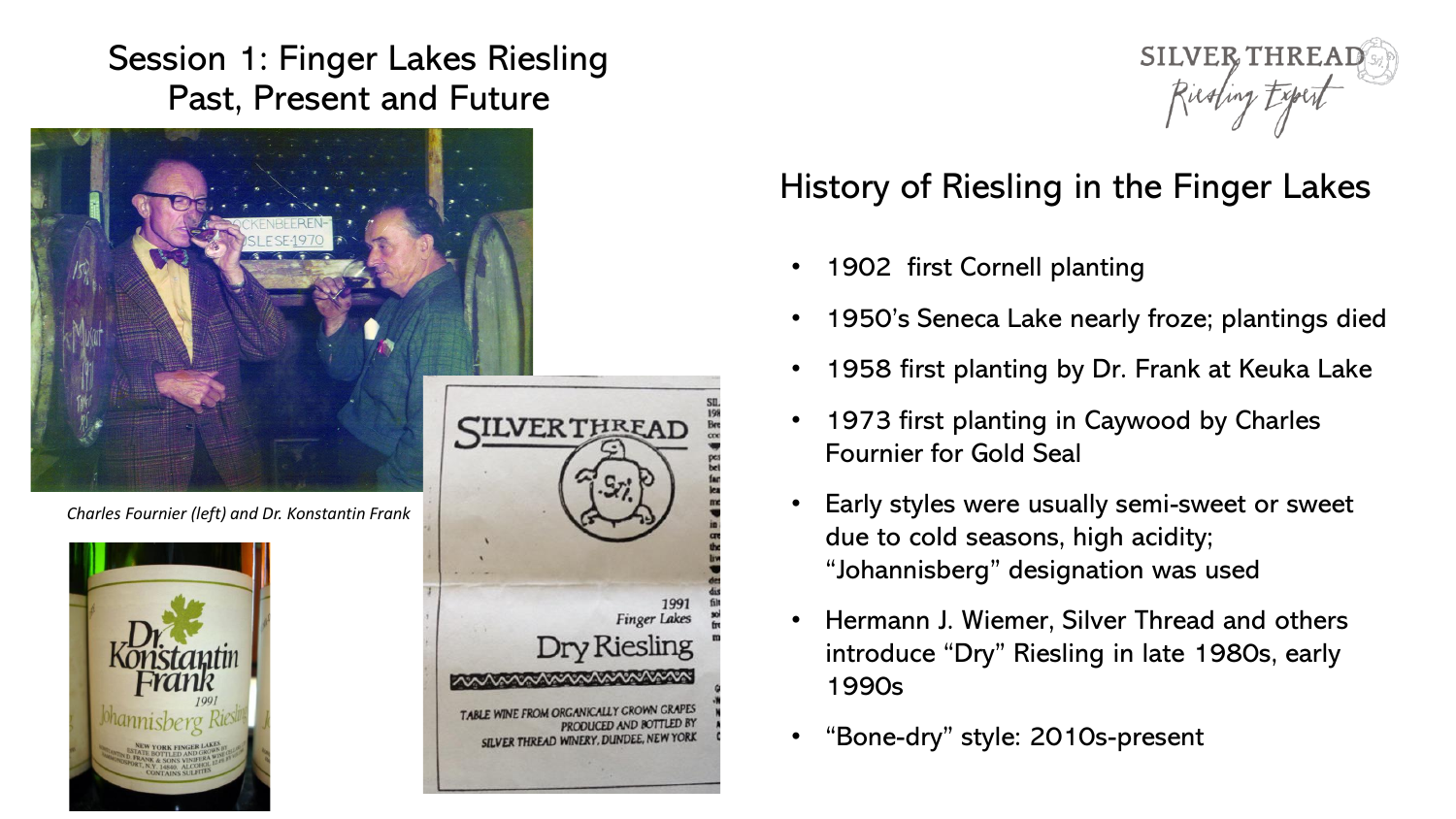# Dry Riesling

- Shows more complexity
- Requires warmer temperatures during growing season for acid reduction; cool nights to retain and develop aromatics and flavors
- Other regions specializing in this style: Alsace, Austria, Australia
- Our 2021 Dry Riesling has:
	- 6.7 g/L residual sugar
	- 7.6 g/L titratable acidity
	- 0.88 sugar to acid ratio
	- pH 3.19
	- Therefore, it is DRY on the IRF scale
- Good article on Dry Riesling from Wine Folly:

<https://winefolly.com/tips/bring-on-the-dry-riesling/>





| IRF RIESLING TASTE PROFILE, TECHNICAL GUIDELINES SUMMARY |                                      |            |    |                   |                        |
|----------------------------------------------------------|--------------------------------------|------------|----|-------------------|------------------------|
|                                                          | <b>SUGAR TO</b><br><b>ACID RATIO</b> | pH         |    | pH                | <b>SHIFT DUE TO pH</b> |
| <b>DRY</b>                                               | $\leq 1.0$                           | 3.1 to 3.2 | If | $=$ or $>$ 3.3    | Med Dry                |
|                                                          |                                      |            |    | $3.5$ or $>$      | Med Sweet              |
| <b>MEDIUM DRY</b>                                        | 1.0 to 2.0                           |            |    | $=$ or $>$ 3.3    | Medium Sweet           |
|                                                          |                                      |            |    | $<$ or = 2.9      | Dry                    |
| <b>MEDIUM SWEET</b>                                      | $2.1$ to $4.0$                       |            |    | $=$ or $>$ 3.3    | Sweet                  |
|                                                          |                                      |            |    | $\le$ or = 2.9    | Medium Dry             |
|                                                          |                                      |            |    | $\le$ or = 2.8    | Dry                    |
| <b>SWEET</b>                                             | $=$ or $\ge 4.1$                     |            |    | $\leq$ or $= 2.9$ | <b>Medium Sweet</b>    |
|                                                          |                                      |            |    | $\leq$ or 2.8     | Medium Dry             |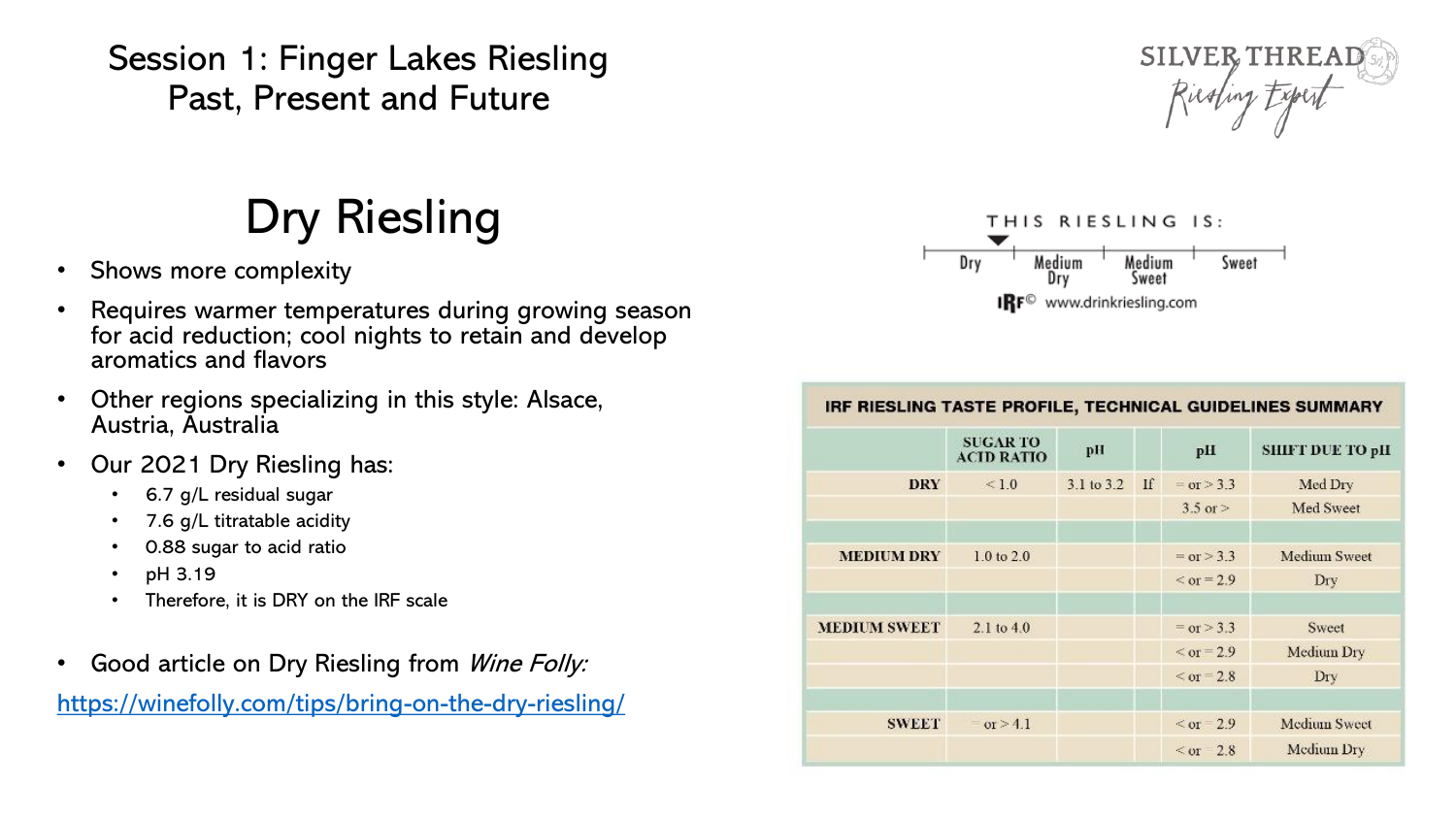History of Locally-adapted Varieties

- 1800s-hybridization for disease tolerance and cold-hardiness in U.S. and France
- 1960s-Charles Fournier brought French-American varieties to the Finger Lakes
- 1973-Cornell releases Cayuga White as first wine cultivar
- 2000-2020-quality producers turn away from hybrids and commit to vinifera

Interesting articles about hybrid grapes:

**Extension Foundation:** https://grapes.extension.org/interspecifi [c-hybrid-french-american-wine-grapes/](https://grapes.extension.org/interspecific-hybrid-french-american-wine-grapes/)

SILVER, THREAD

Rieding Expert

- Wine Enthusiast: [https://www.winemag.com/2020/05/21](https://www.winemag.com/2020/05/21/hybrid-wine-grapes-guide/) /hybrid-wine-grapes-guide/
- Origins of American Grape Breeding: https://arboretum.harvard.edu/stories/e[s-rogers-and-the-origins-of-american](https://arboretum.harvard.edu/stories/e-s-rogers-and-the-origins-of-american-grape-breeding/)grape-breeding/
- Cornell Grape Varieties for NYS 1979: [https://ecommons.cornell.edu/bitstream/](https://ecommons.cornell.edu/bitstream/handle/1813/5087/FLS-080.pdf;sequence=1) handle/1813/5087/FLS-080.pdf;sequence=1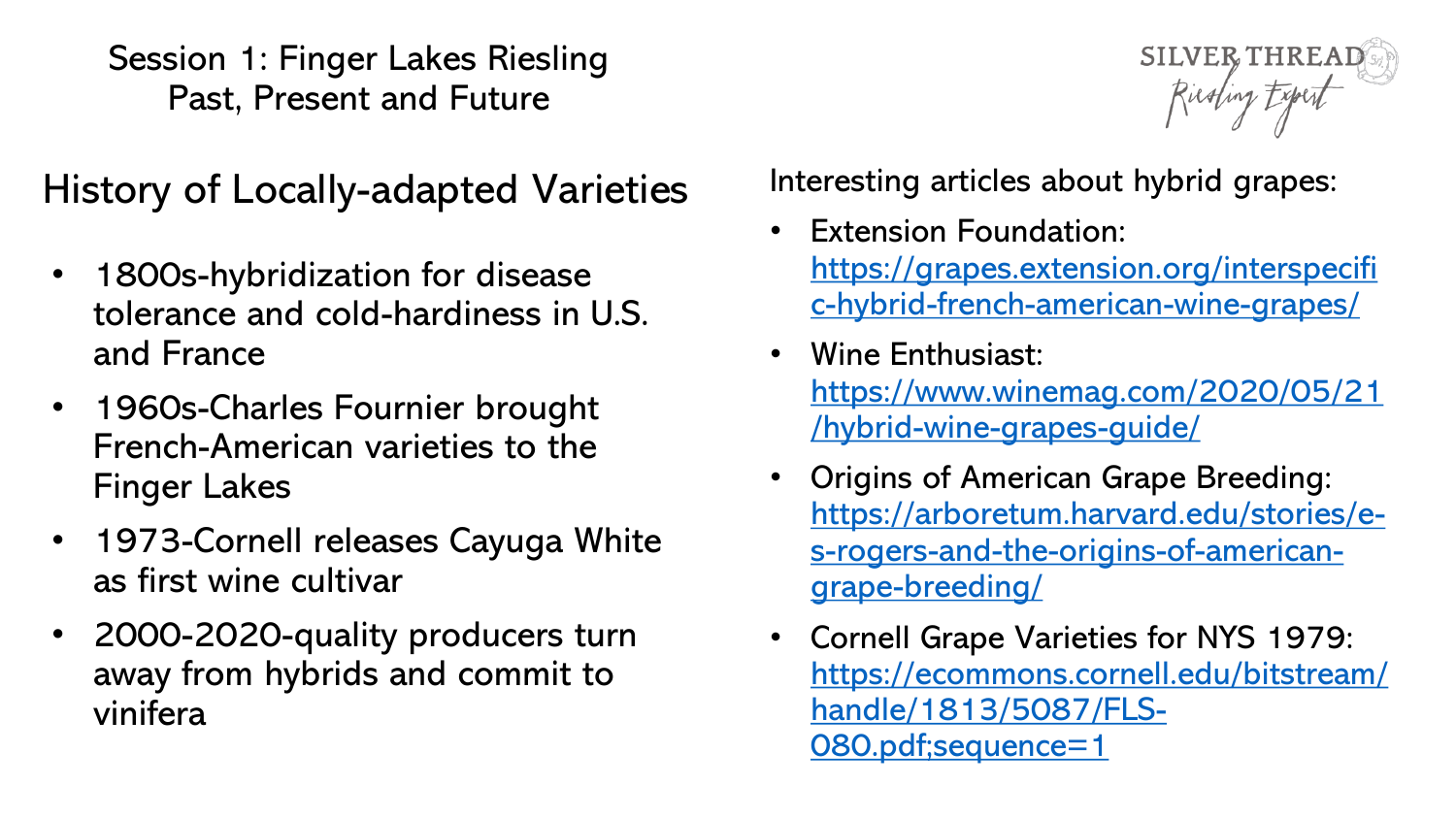



## Return to Locally-adapted Varieties

- Fringe movement that is gaining steam
- Sustainability-less inputs needed to grow them
- Climate resilience-more resistant to extreme weather
- Winemaking quality-great wines can be made in the hands of skilled artisans
- Consumer openness-people are more willing to try unique varieties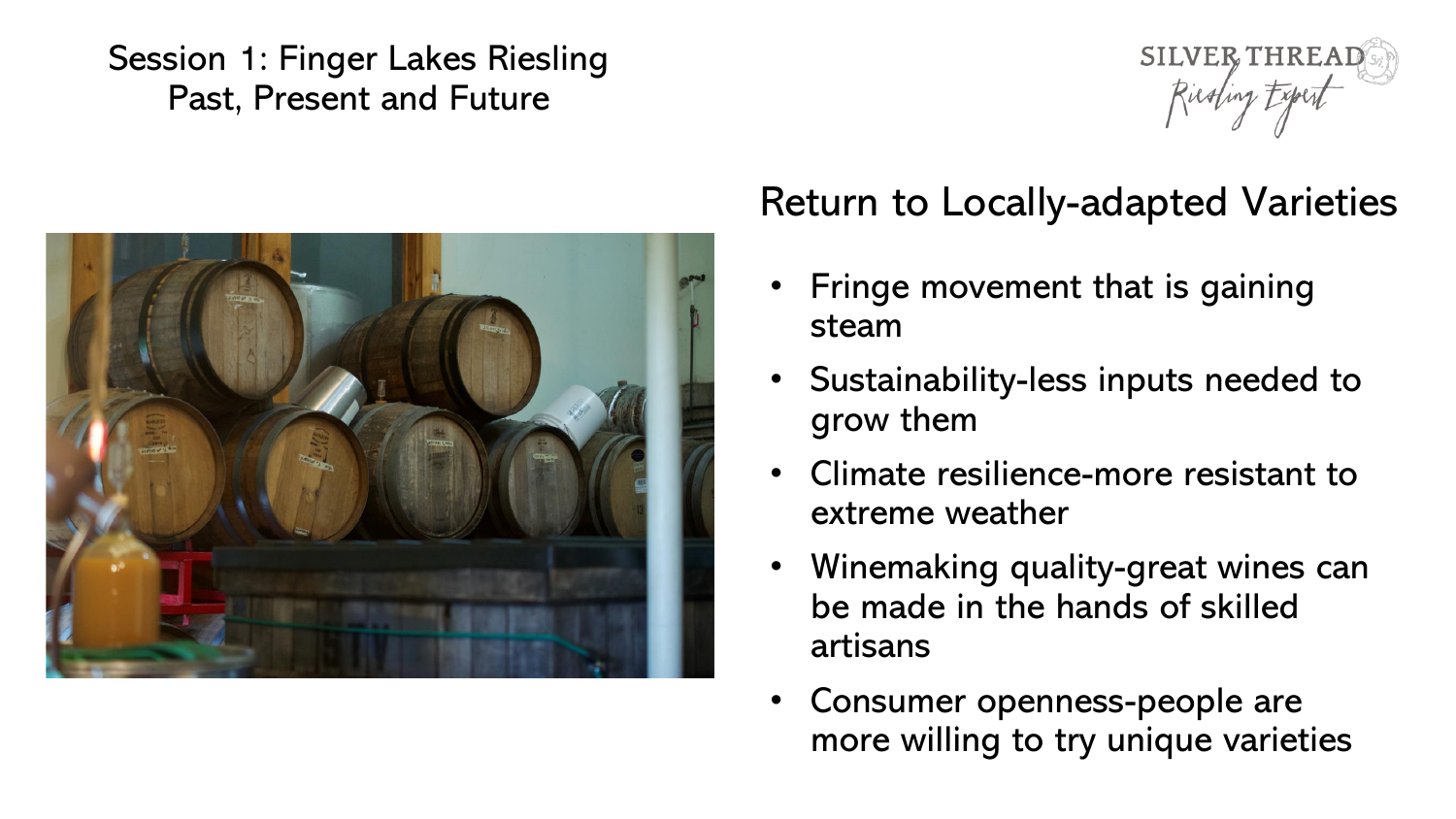

## Dry Riesling vs. Good Earth White

|                | <b>Dry Riesling 2021</b>                          | <b>Good Earth White 2021</b>                                               |
|----------------|---------------------------------------------------|----------------------------------------------------------------------------|
| Variety        | Vitis vinifera                                    | 70% Locally-adapted, 30%<br>vitis vinifera                                 |
| Winemaking     | Mostly stainless steel, blend<br>of fermentations | Mostly neutral barrel with<br>malolactic fermentation and<br>sur lie aging |
| <b>Balance</b> | Dry with high acidity, low<br>residual sugar      | Dry with low acidity, low<br>residual sugar                                |
| <b>Flavors</b> | Fruity, floral, savory                            | Fruity, creamy                                                             |
| Ageability     | 5-8 years (maybe more)                            | 2-3 years                                                                  |